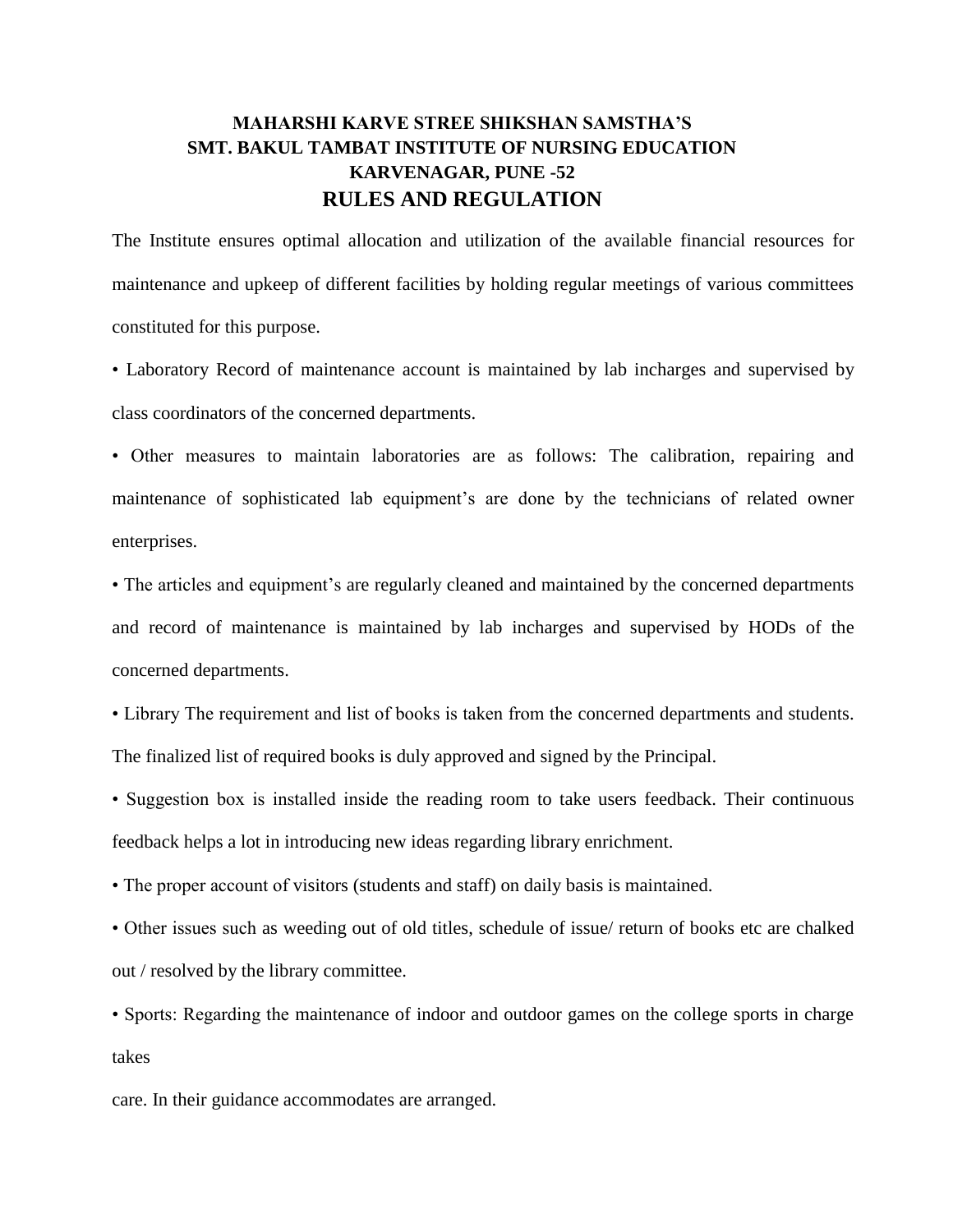• Computers: The institute has adequate facility of computers for faculty and students. Adequate funds are used to maintain computers in the college. Computer maintenance through AMC is done regularly and non repairable systems are disposed off.

• Classrooms: The institute has a building committee (Vastu vayvastha) for maintenance and upkeep of infrastructure.

## **RULES AND REGULATION FOR ALL LABORATORIES**

1) The concerned teacher or concerned inventory monitor has to write in lab book whenever they are using lab for demonstration procedure or practice purpose.

2) All articles should be replaced and arranged properly after doing the procedures.

3) No one is allowed to sit on the bed in demo room.

4) Any loss or breakage of any articles, mannequin should be informed to the demo incharge or

class coordinator immediately by the concerned person. 5) Incharge teacher should

check inventory regularly. Inventory monitor should check inventory regularly.

6) Written application should be submitted to concerned inventory incharge

before taking the articles from other department.

7) The concern teacher and student will be responsible for demo room neatness after the demonstration.

8) After demonstration the room key should be replaced in the office immediately.

9) Close the windows, switch off the lights and fans before locking the demo

room.

10) Be aware that you are under CCTV surveillance.

## **Library:**

1. Maintain silence in the library.